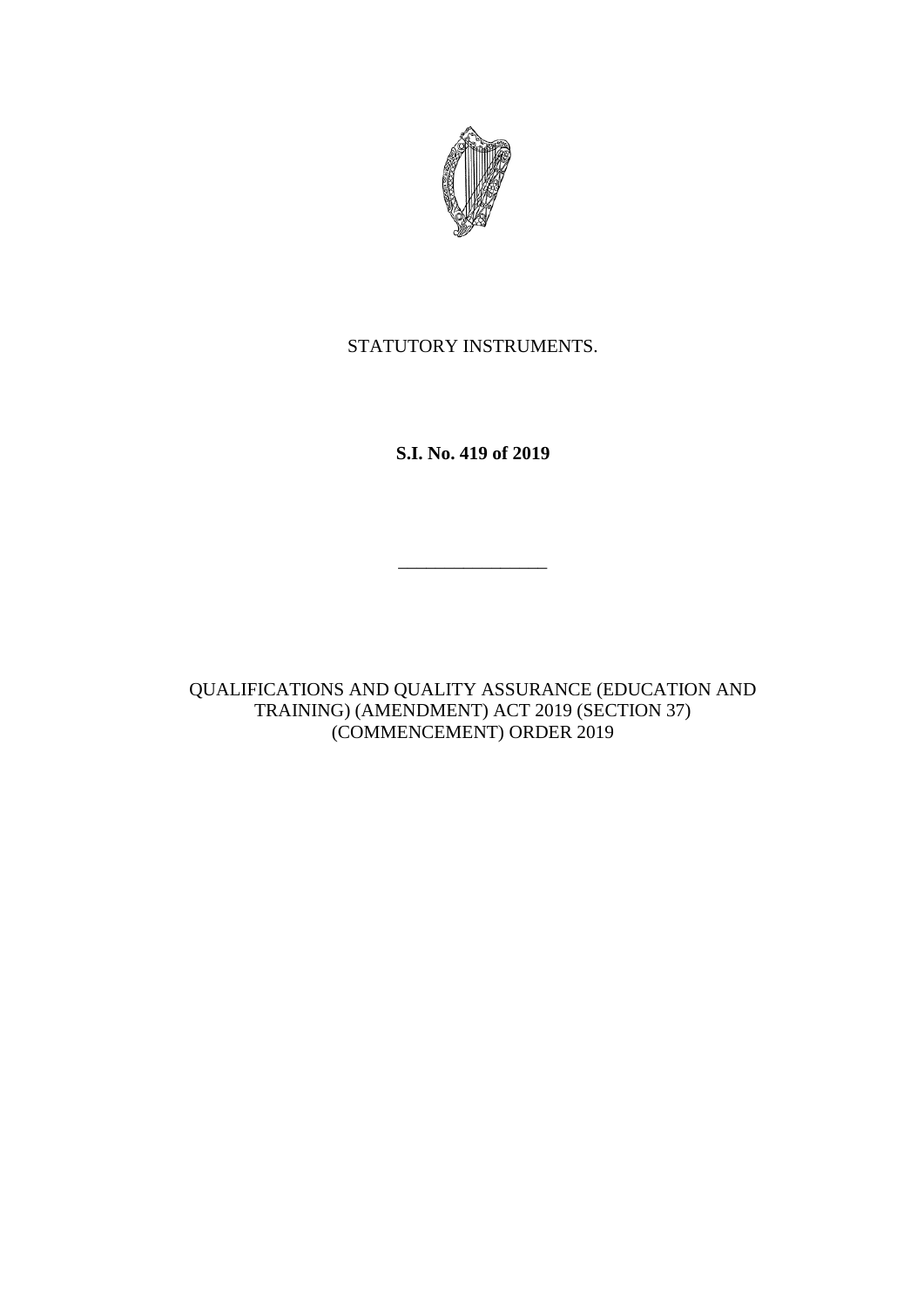## S.I. No. 419 of 2019

## QUALIFICATIONS AND QUALITY ASSURANCE (EDUCATION AND TRAINING) (AMENDMENT) ACT 2019 (SECTION 37) (COMMENCEMENT) ORDER 2019

I, JOE MCHUGH, Minister for Education and Skills, in exercise of the powers conferred on me by section 1(2) of the Qualifications and Quality Assurance (Education and Training) (Amendment) Act 2019 (No.32 of 2019), hereby order as follows:

1. This Order may be cited as the Qualifications and Quality Assurance (Education and Training) (Amendment) Act 2019 (Section 37) (Commencement) Order 2019.

2. The  $6<sup>th</sup>$  day of August 2019 is appointed as the day on which section 37 of the Qualifications and Quality Assurance (Education and Training) (Amendment) Act 2019 (No.32 of 2019) shall come into operation.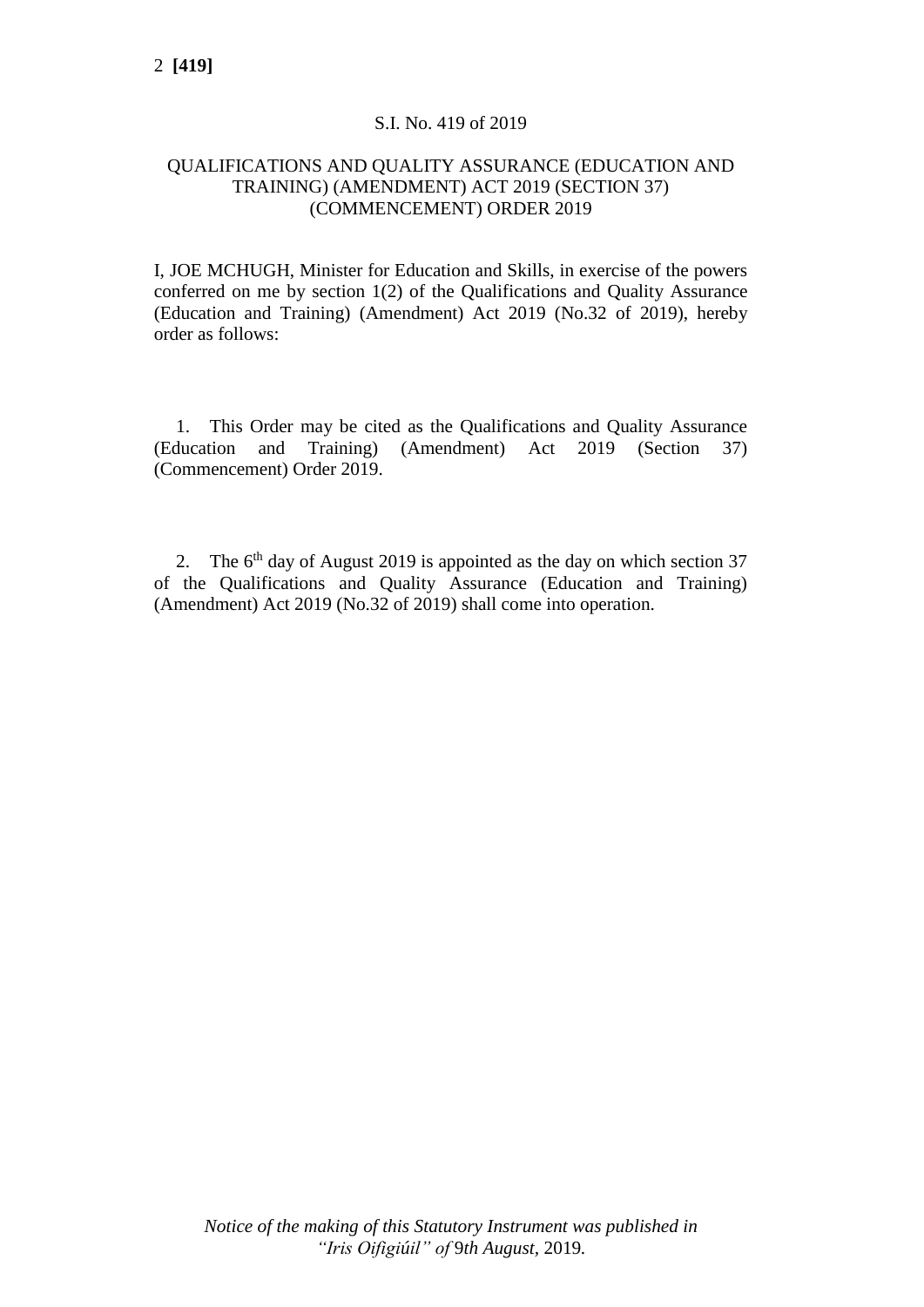

GIVEN under my Official Seal, 2 August, 2019.

JOE MCHUGH, Minister for Education and Skills.